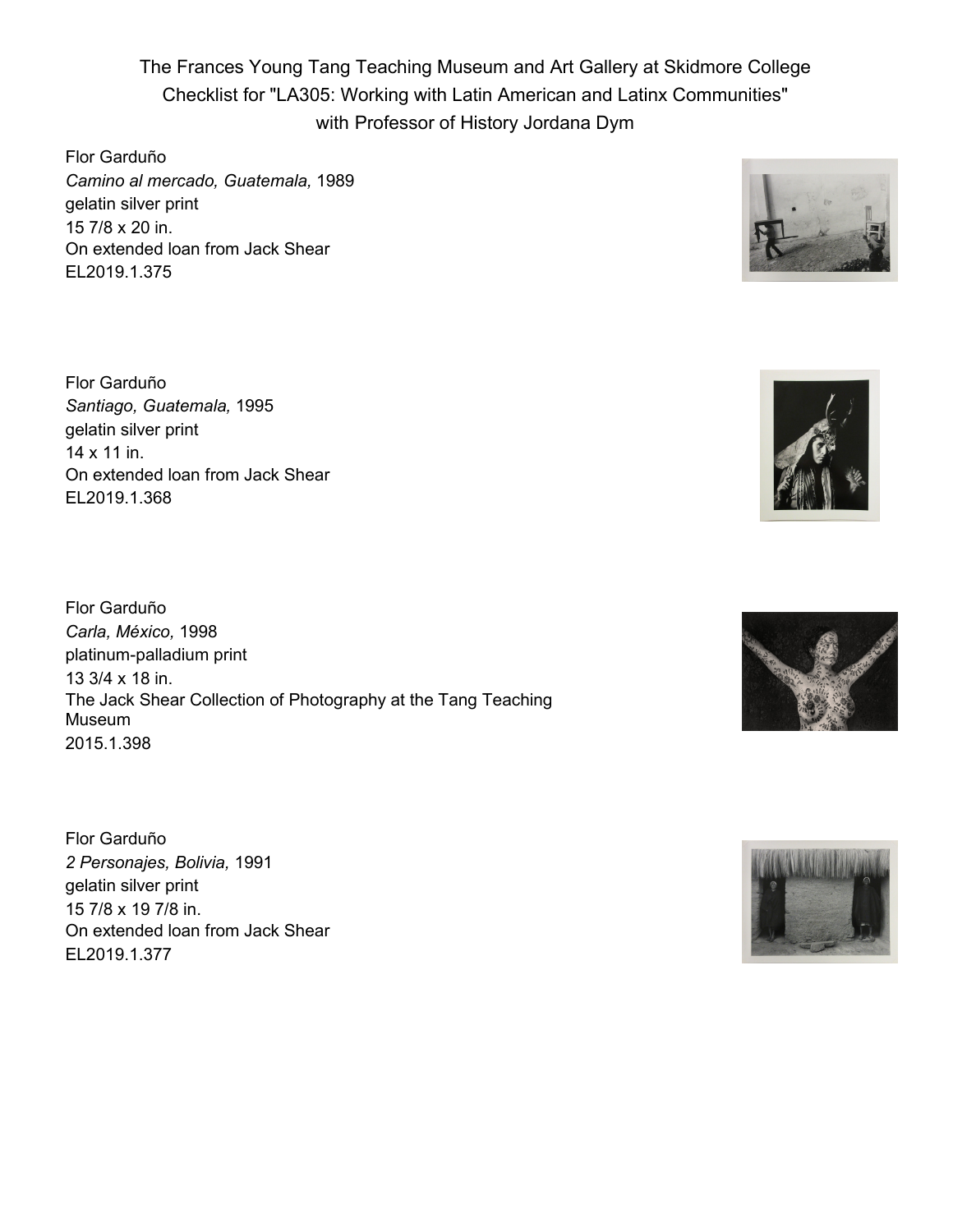Flor Garduño *Trenza, Ecuador,* 1991 gelatin silver print 20 x 15 7/8 in. On extended loan from Jack Shear EL2019.1.387

Flor Garduño *Hombre hoja, México,* 1986 gelatin silver print 20 x 15 7/8 in. On extended loan from Jack Shear EL2019.1.374

Flor Garduño *Centauro, México,* 1982 gelatin silver print 20 x 15 7/8 in. On extended loan from Jack Shear EL2019.1.373

Flor Garduño *El abaje, Mexico,* 1987 gelatin silver print 15 7/8 x 20 in. On extended loan from Jack Shear EL2019.1.381

Flor Garduño *Cantores, Guatemala,* 1989 gelatin silver print 19 7/8 x 16 in. On extended loan from Jack Shear EL2019.1.383









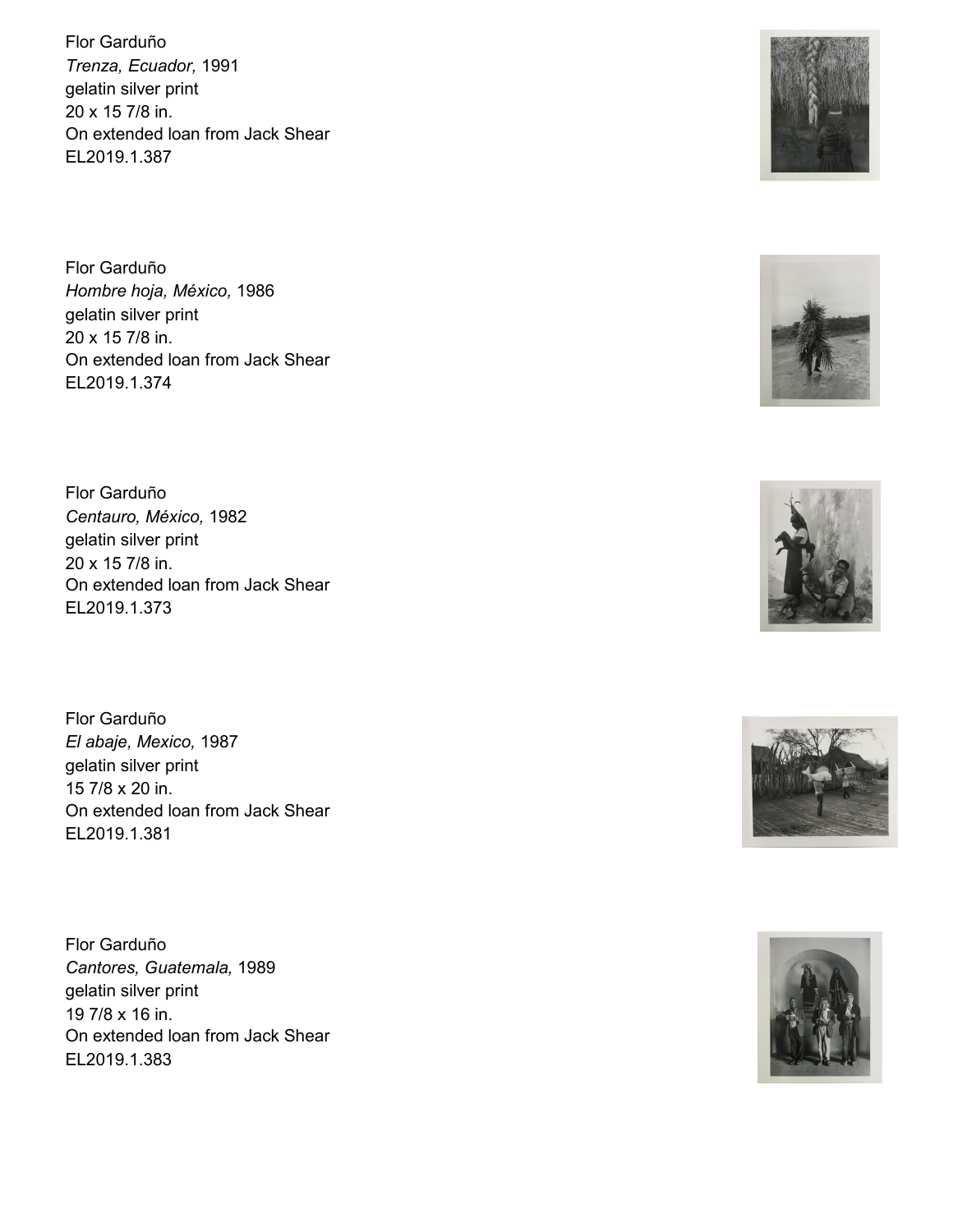Flor Garduño *Matrimonio Zinacanteco, México,* 1987 gelatin silver print 14 x 11 in. On extended loan from Jack Shear EL2019.1.369

Manuel Álvarez Bravo *Ventana de Radiografías (window displaying x-rays),* 1940, printed later gelatin silver print 8 x 10 in. The Jack Shear Collection of Photography at the Tang Teaching Museum 2015.1.366

Manuel Álvarez Bravo *Parabola Optica (Optical Parable),* 1931 gelatin silver print 10 x 8 in. The Jack Shear Collection of Photography at the Tang Teaching Museum 2015.1.220

Manuel Álvarez Bravo *El ensueño (The Day Dream),* 1931, printed later gelatin silver print 9 3/8 x 7 1/4 in. The Jack Shear Collection of Photography at the Tang Teaching Museum 2015.1.223